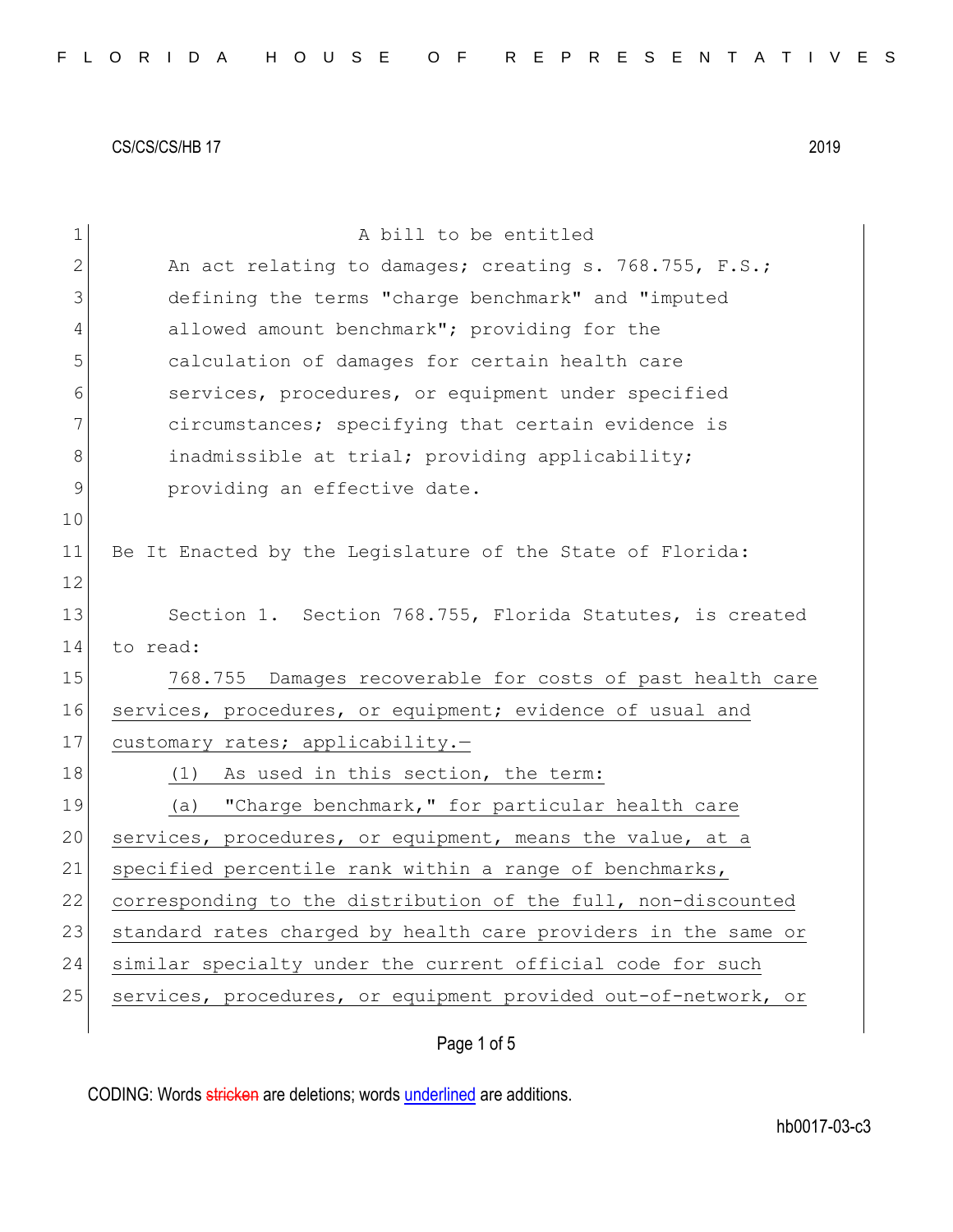26 to uninsured individuals, in the same geographical area. 27 (b) "Imputed allowed amount benchmark," for particular 28 health care services, procedures, or equipment, means the value, at a specified percentile rank within a range of imputed benchmarks, corresponding to the distribution of the negotiated in-network rates authorized for payment by commercial insurance carriers, including any copays or deductibles payable by insureds, under the current official code for such services, procedures, or equipment provided by health care providers in the same or similar specialty in the same geographical area. (2) In a personal injury or wrongful death action to which this part applies, for any claim of damages for the costs of 38 health care services, procedures, or equipment provided to a claimant which are unpaid and remain due and payable, evidence 40 of the usual and customary rates for such services, procedures, or equipment must be introduced at trial as follows: 42 (a) If the claimant has coverage for such services, procedures, or equipment from a government program but, in lieu 44 of such coverage, chooses for those services, procedures, or 45 equipment to be provided by a health care provider who contractually agrees to defer payment until recovery from the claimant's damages award or settlement, evidence must be introduced at trial of the usual and customary rates for such services, procedures, or equipment at the 50th percentile rank of the imputed allowed amount benchmark as reported in a

## Page 2 of 5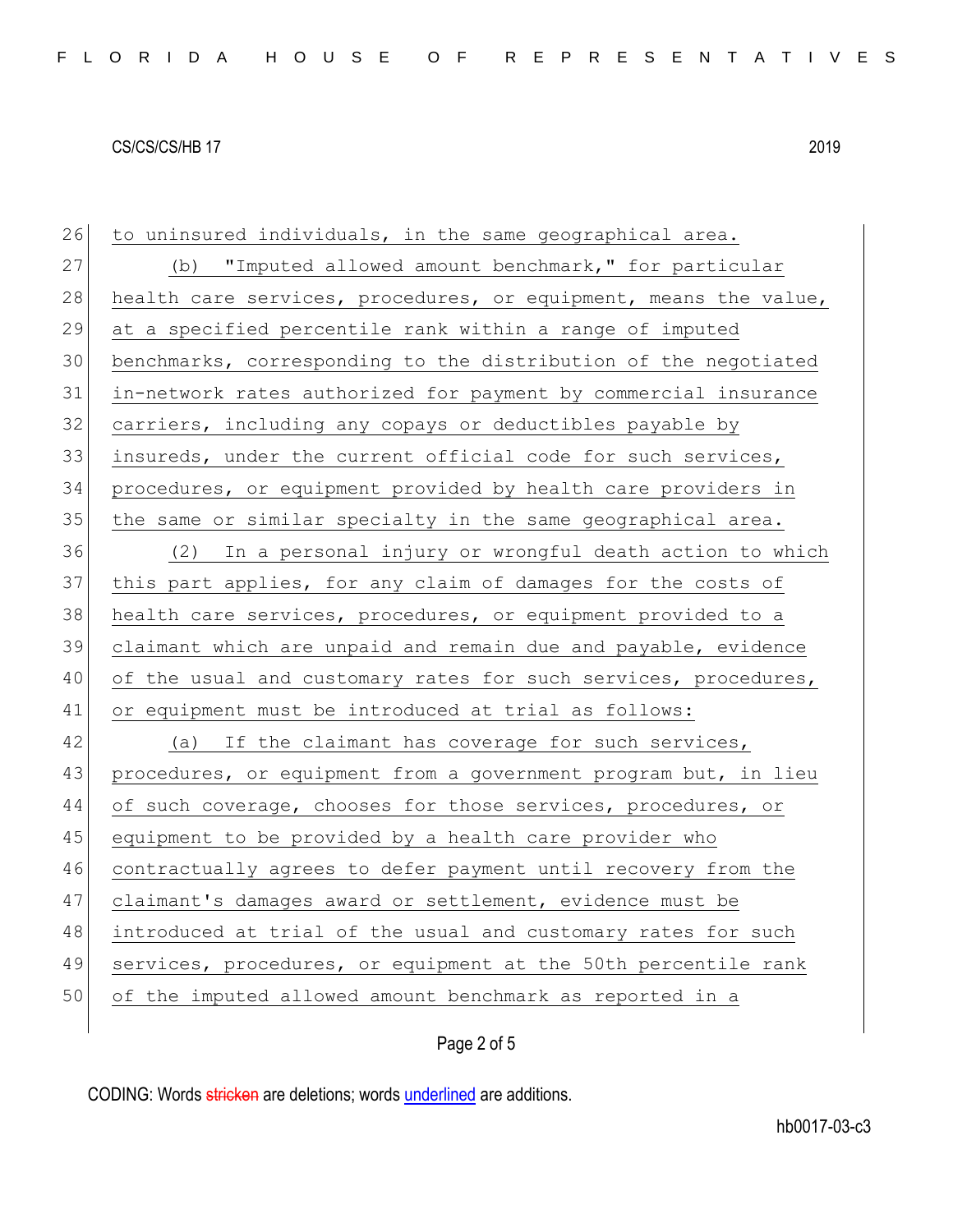| 51 | statistically reliable benchmarking database maintained by an    |
|----|------------------------------------------------------------------|
| 52 | independent, nonprofit organization that, at least annually,     |
| 53 | reports a range of percentile ranks for imputed allowed amount   |
| 54 | benchmarks similar to the FAIR Health Database as it existed on  |
| 55 | July 1, 2019. The organization must:                             |
| 56 | 1. Be designated by the Commissioner of Insurance                |
| 57 | Regulation;                                                      |
| 58 | Have reported a range of percentile benchmarks each<br>2.        |
| 59 | year for at least 5 years using the official codes for such      |
| 60 | services, procedures, or equipment; and                          |
| 61 | 3. Be unaffiliated with any carrier, provider, or other          |
| 62 | stakeholder in the health care industry.                         |
| 63 |                                                                  |
| 64 | Whether the claimant is a Medicare or Medicaid beneficiary is    |
| 65 | inadmissible at trial.                                           |
| 66 | (b) If the claimant has coverage for such services,              |
| 67 | procedures, or equipment from a commercial insurance carrier or  |
| 68 | under a plan self-funded by the claimant's employer but, in lieu |
| 69 | of such coverage, chooses for those services, procedures, or     |
| 70 | equipment to be provided by a health care provider who           |
| 71 | contractually agrees to defer payment until recovery from the    |
| 72 | claimant's damages award or settlement, evidence must be         |
| 73 | introduced at trial of the usual and customary rates for such    |
| 74 | services, procedures, or equipment at the 85th percentile rank   |
| 75 | of the imputed allowed amount benchmarks as reported in a        |
|    |                                                                  |
|    | Page 3 of 5                                                      |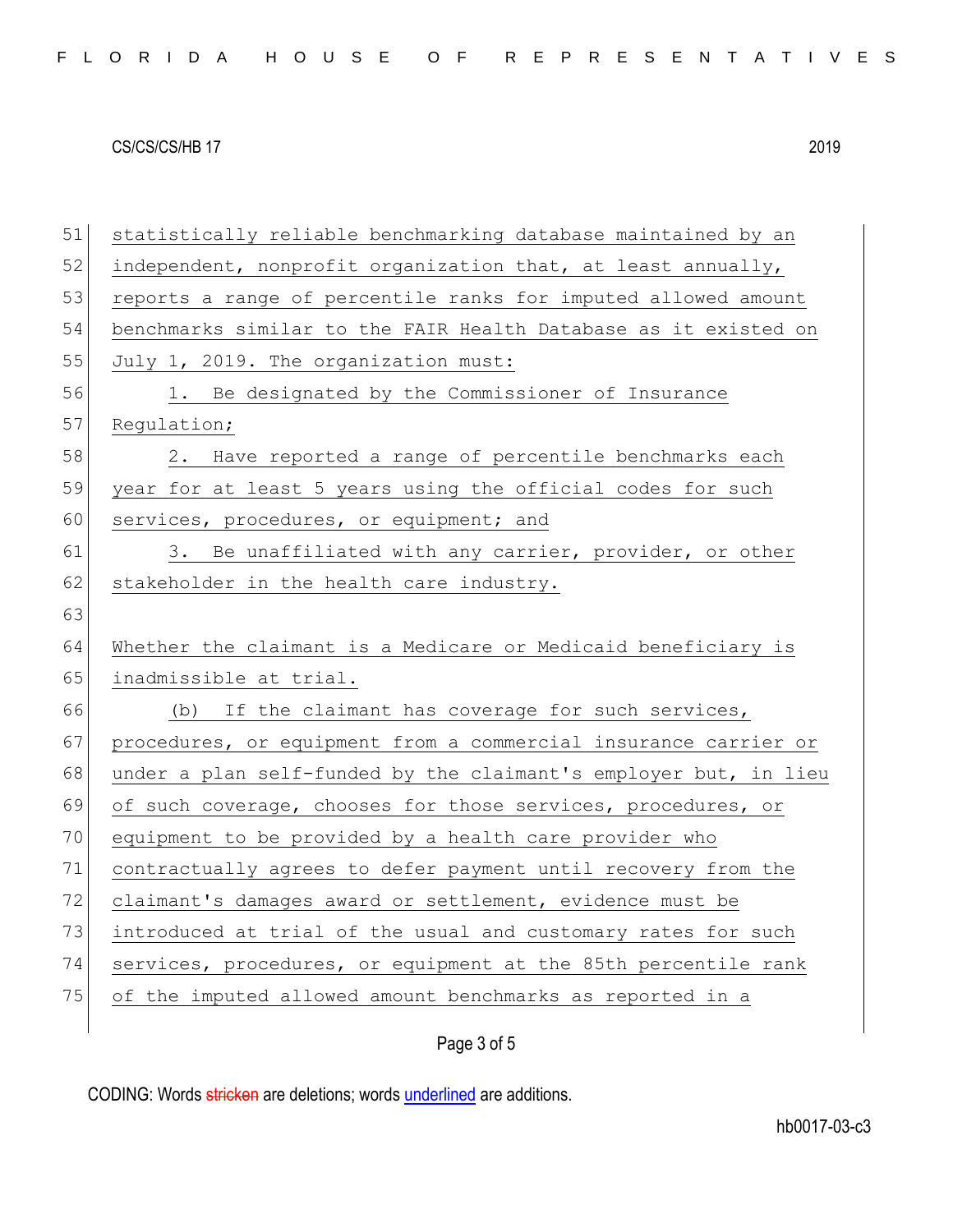| 76  | statistically reliable benchmarking database maintained by an   |
|-----|-----------------------------------------------------------------|
| 77  | independent, nonprofit organization that, at least annually,    |
| 78  | reports a range of percentile ranks for imputed allowed amount  |
| 79  | benchmarks similar to the FAIR Health Database as it exists on  |
| 80  | July 1, 2019. The organization must:                            |
| 81  | 1. Be designated by the Commissioner of Insurance               |
| 82  | Regulation;                                                     |
| 83  | 2. Have reported a range of percentile benchmarks each          |
| 84  | year for at least 5 years using the official codes for such     |
| 85  | services, procedures, or equipment; and                         |
| 86  | 3. Be unaffiliated with any carrier, provider, or other         |
| 87  | stakeholder in the health care industry.                        |
| 88  | (c) If the claimant does not have coverage for such             |
| 89  | services, procedures, or equipment, evidence must be introduced |
| 90  | at trial of the usual and customary rates for such services,    |
| 91  | procedures, or equipment at the 85th percentile rank of the     |
| 92  | charge benchmarks as reported in a statistically reliable       |
| 93  | benchmarking database maintained by an independent, nonprofit   |
| 94  | organization that, at least annually, reports a range of        |
| 95  | percentile ranks for charge benchmarks similar to the FAIR      |
| 96  | Health Database as it existed on July 1, 2019. The organization |
| 97  | must:                                                           |
| 98  | Be designated by the Commissioner of Insurance<br>1.            |
| 99  | Regulation;                                                     |
| 100 | Have reported a range of percentile benchmarks each<br>2.       |
|     |                                                                 |
|     | Page 4 of 5                                                     |